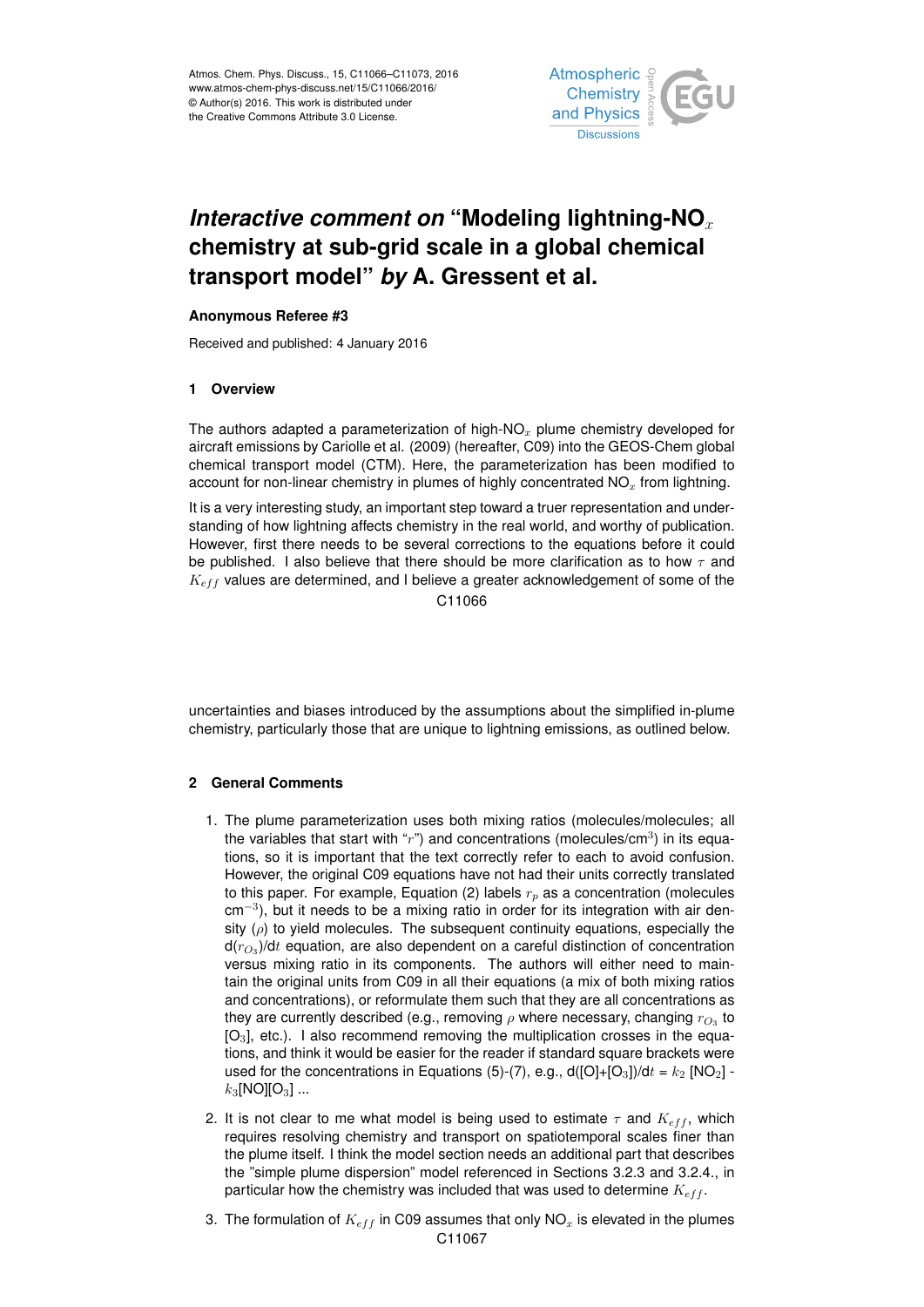relative to the diluted background mean (whereas other species are assumed to match the background at the initialization of the plume). This is a decent assumption for aircraft and ships, but less so for lightning. Lightning  $NO<sub>x</sub>$  is released during active deep convection, by which sub-grid-scale processes rapidly mix air from non-local locations, yielding complex mixtures of ozone, VOC,  $HO_x$ and  $H<sub>2</sub>O$  observed in convective outflows that would be atypical relative to the background grid cell. For example, the recent DC3 campaign saw complex mixtures of surface and stratospheric air masses alongside lightning  $NO<sub>x</sub>$  plumes (doi:10.1175/BAMS-D-13-00290.1). I think that the authors should briefly acknowledge these uncertainties and how they might affect their conclusions.

4. I would expect lightning plumes to be highly efficient PAN producers, since the convection in which lightning occurs would also loft short-lived peroxyacetyl radicals from the surface to react with the elevated  $NO<sub>x</sub>$ , and the temperatures in the cold free and upper troposphere will guarantee that PAN does not thermally decompose and it will outlast the plume. However, because the plume formulation does not allow  $NO<sub>x</sub>$  to be converted into PAN in the plume, it is released as  $NO<sub>x</sub>$  away from the regions of elevated peroxyacetyl radicals, and therefore global PAN decreases, as the authors correctly explain in Section 4. However, unless the ratio of PAN production to  $HNO<sub>3</sub>$  production is relatively suppressed in the high-NO<sub>x</sub> plumes (which I would not expect), then this is likely an error in the PAN budget introduced by the plume parameterization. I think the authors should comment based on their DSMACC results whether relative PAN production is stable, enhanced or suppressed in the high-NO<sub>x</sub> conditions. Unless it is suppressed, then I think that a conclusion of this paper should be a recommendation that future studies with a similar lightning plume parameterization include an additional  $\beta$  term that characterizes the conversion of NO<sub>x</sub> to PAN, and associated  $d(IPAN/dt)$  and  $d(ICH_3C(O)OOI)/dt$  continuity equations alongside those for  $HNO<sub>3</sub>$ ,  $O<sub>3</sub>$ , and  $NO<sub>x</sub>$ .

C11068

### **3 Specific Comments**

- P34093, L7-13: Only some lightning  $NO<sub>x</sub>$  is detrained in the cloud anvil, much is detrained at lower altitudes during the convective updrafts and downdrafts as seen in the Ott et al. (2010) profiles. I would rephrase this sentence to be "Most  $NO_x$  produced by lightning is detrained into the free and upper troposphere, where ozone production efficiencies (OPE) per unit  $NO<sub>x</sub>$  emitted are 4 to 20 times higher than at the surface (refs), and therefore lightning exerts a disproportionately stronger effect on photochemistry than surface emissions (refs)."
- P34093, L21-23: Recommend changing the start of the sentence to "Therefore, lightning  $NO<sub>x</sub>$  production must be parameterized for inclusion..."
- P34093, L26-27: LIS and OTD are currently the only options, and OTD was not on the TRMM satellite.
- P34094, L1: Many models now use newer vertical distribution profiles from Ott et al. (2010), including GEOS-Chem, which are "reverse-C"-shaped, so please update the text here and elsewhere.
- P34094, L6: I would recast as "Despite the necessity of including lightning  $NO<sub>x</sub>$ emissions in global models, ..."
- P34094, L15: Please change "realistic" to "more realistic", as the plume scheme is still a parameterization (and similarly in P34118, L18; P34121, L5; P34123, L27).
- P34096, L13-14: Heterogenous reactions occur on all aerosol types in GEOS-Chem, not just sulfate and mineral dust.
- P34096, L18: Suggest replacing "specially estimate for" with "overwrite those for the"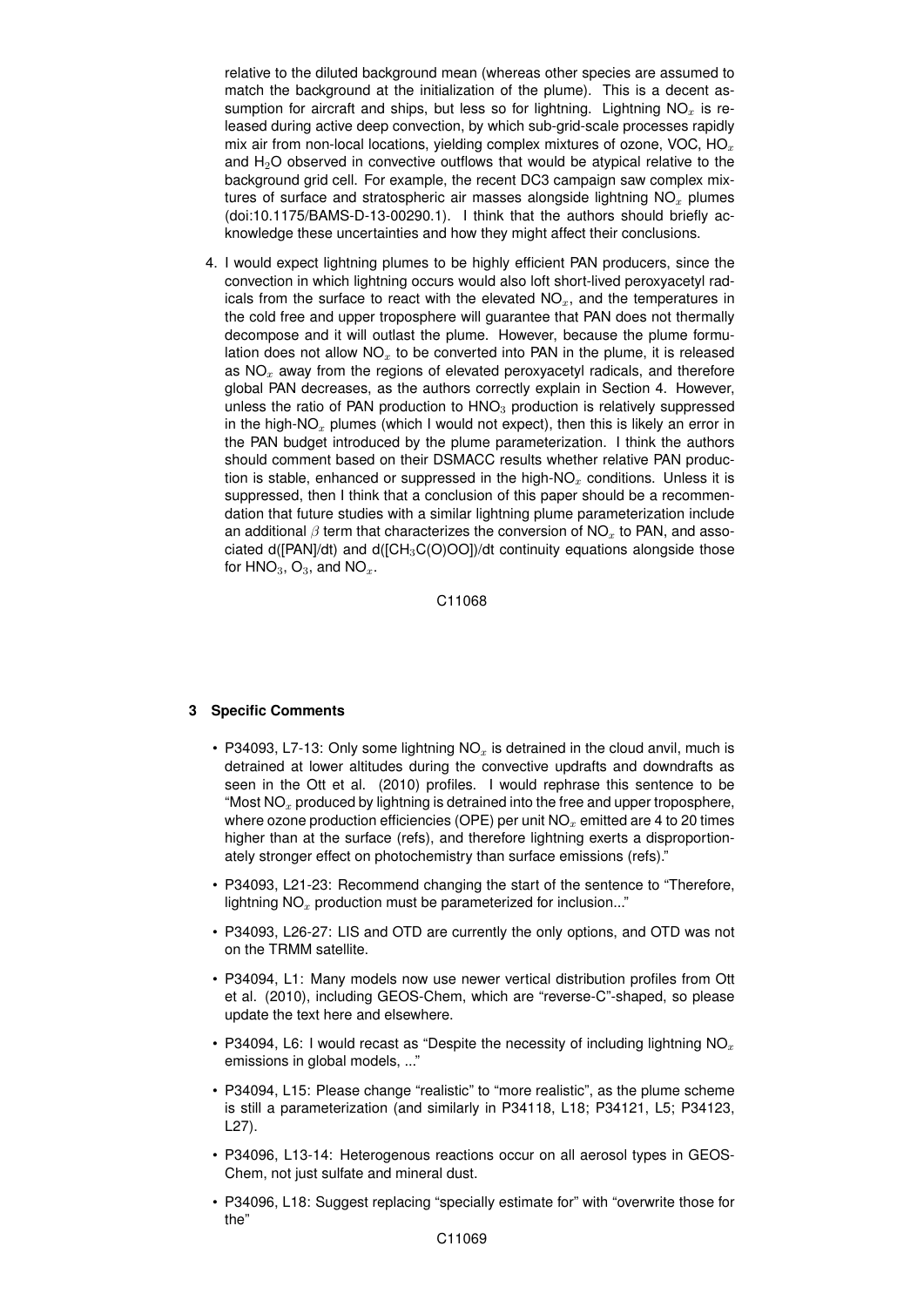- P34096, L20: "Fossil fuel" should be "Biofuel"
- P34096, L22: Lobert et al. is not a GFED reference (see doi:10.5194/acp-10- 11707-2010)
- P34096, L25-P34097, L2 I recommend rephrasing the GEOS-Chem description to follow the order of the steps taken in the model to calculate  $NO<sub>x</sub>$  from lightning: (1) flash rates are calculated in active deep convection using the Price and Rind scheme, (2) flash rates are adjusted with local scaling factors to match the satellite climatology, (3) total column emissions are determined using  $NO<sub>x</sub>$ yields that differ in tropics and northern extratropics, and (4) total column is distributed vertically using the Ott profiles. I would also mention that the base lightning  $NO<sub>x</sub>$  scheme is described in detail by Murray et al. (2012). Have the authors made any additional modifications to the standard GEOS-Chem implementation for their base case (BC) simulation, or does that simulation use GEOS-Chem as is publicly released?
- P34098, L22-23: Please give the mass of the  $LNO<sub>x</sub>$  tracer used, and specify whether or not it varies in space and time (as the mean mass of  $NO<sub>x</sub>$  does due to changes in  $NO/NO<sub>2</sub>$  ratios).
- P34099, L13: I should be the injection rate of "LNO $_x$ ", and the units used here should be the same in P34113, L21.
- P34100, L17-20 Equation (4) includes  $\alpha_{NO_x}$  and  $E I_{NO_x}$ . However, later in the text it is stated that these values are 1, which is non-physical based on what they are supposed to represent. However, the "fuel" tracer in this case is comprised only of NO<sub>x</sub>, so I believe the authors should just remove  $\alpha_{NO_x}$  and  $EI_{NO_x}$  everywhere from this work as superfluous (as long as the molecular mass of the  $LNO<sub>x</sub>$ tracer is specified). If they prefer to leave them in, please state what the g (N, NO, NO $_2$ , NO $_x$ ?) and kg (air, LNO $_x$ ?) are referring to in  $EI_{NO_x}.$

### C11070

- P34101, L4-5: Ozone is still an order of magnitude greater.
- P34101, L13-14: Recommend replacing "The sums of the concentrations as detailed by the Eqs. (5)-(7)" with "The rate of change of each chemical family are given by Eqs.  $(5)-(7)$ ".
- P34102, L24-P34103, L2: It is given here that  $K_{eff}$  is a function of the plume concentrations of  $NO_x$  and  $O_3$ , but the C09 derivation uses only in-plume  $NO_x$ concentrations and background  $O_3$  concentrations in its definition of  $K_{eff}$ . Please clarify what is used here and correct the integrals as necessary.
- P34103, L17-P34104 L18: Please add "primarily" to the discussion of the day and night reactions, since both reactions occur both at day and night. Please clarify what is meant by "characterized by the coefficient  $\beta$ " (I assume molar fraction of  $NO<sub>x</sub>$  converted to  $HNO<sub>3</sub>$ ?).
- P34104, L15: It is somewhat misleading to include PAN here. It is true that PAN is forming in the box model used to calculate  $\beta_1$  and  $\beta_2$ , therefore reducing the magnitude of those values by preventing some  $NO<sub>x</sub>$  from being converted to HNO<sub>3</sub>. However, the plume parameterization does not include a d[PAN]/dt equation, nor does  $d[NO_x]/dt$  include any losses associated with PAN production in the plume, so this PAN remains as  $NO<sub>x</sub>$  as far as GEOS-Chem is concerned.
- P34106, L23-24: Recommend changing to "related to highly elevated  $NO_x$  concentrations relative to the background".
- Section 3.2.1:  $D_h$  was only estimated for outflow from deep convective anvils, but a lot of lightning  $NO<sub>x</sub>$  is released beneath the anvil. Please clarify if a constant  $D_h$  was used in all plumes, and didn't vary with altitude or latitude?
- P34107, L5-7: "defined" would be better as "determined"? Please clarify what is meant by "mainly from previous in-situ measurement in thunderstorm anvil".